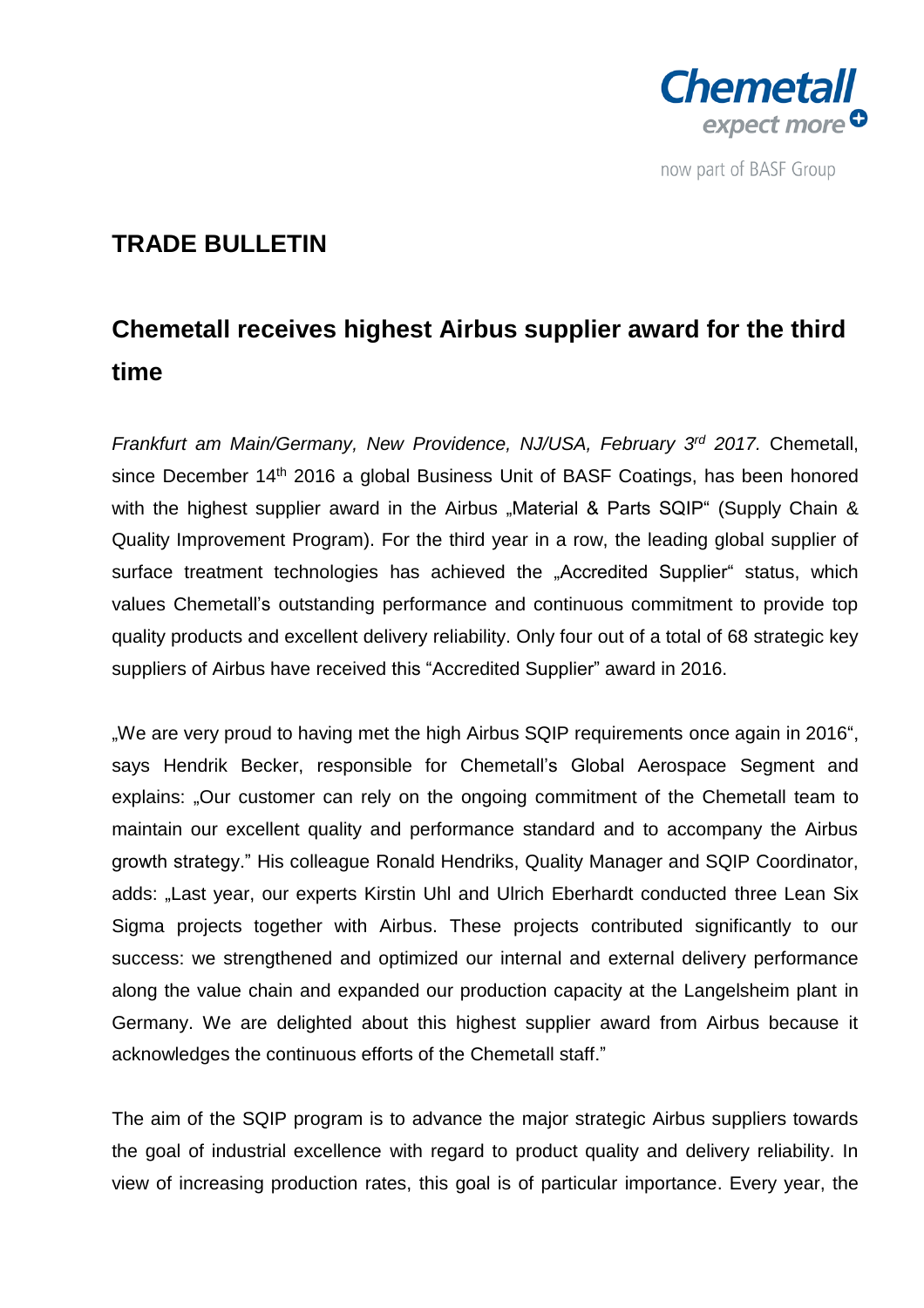

performance of each participating supplier is reviewed and either confirmed or – in case of non-conformity with the requested quality standards – downgraded or even rejected.

Over the past 25 years, Chemetall and Airbus have established a long-lasting and successful business relationship. From production sites in Langelsheim/Germany and Soissons/France, Chemetall supplies numerous European Airbus sites with aircraft sealants, corrosion protection products, cleaners and pretreatment technologies.

### **xxx**

SQIP = Supply Chain & Quality Improvement Program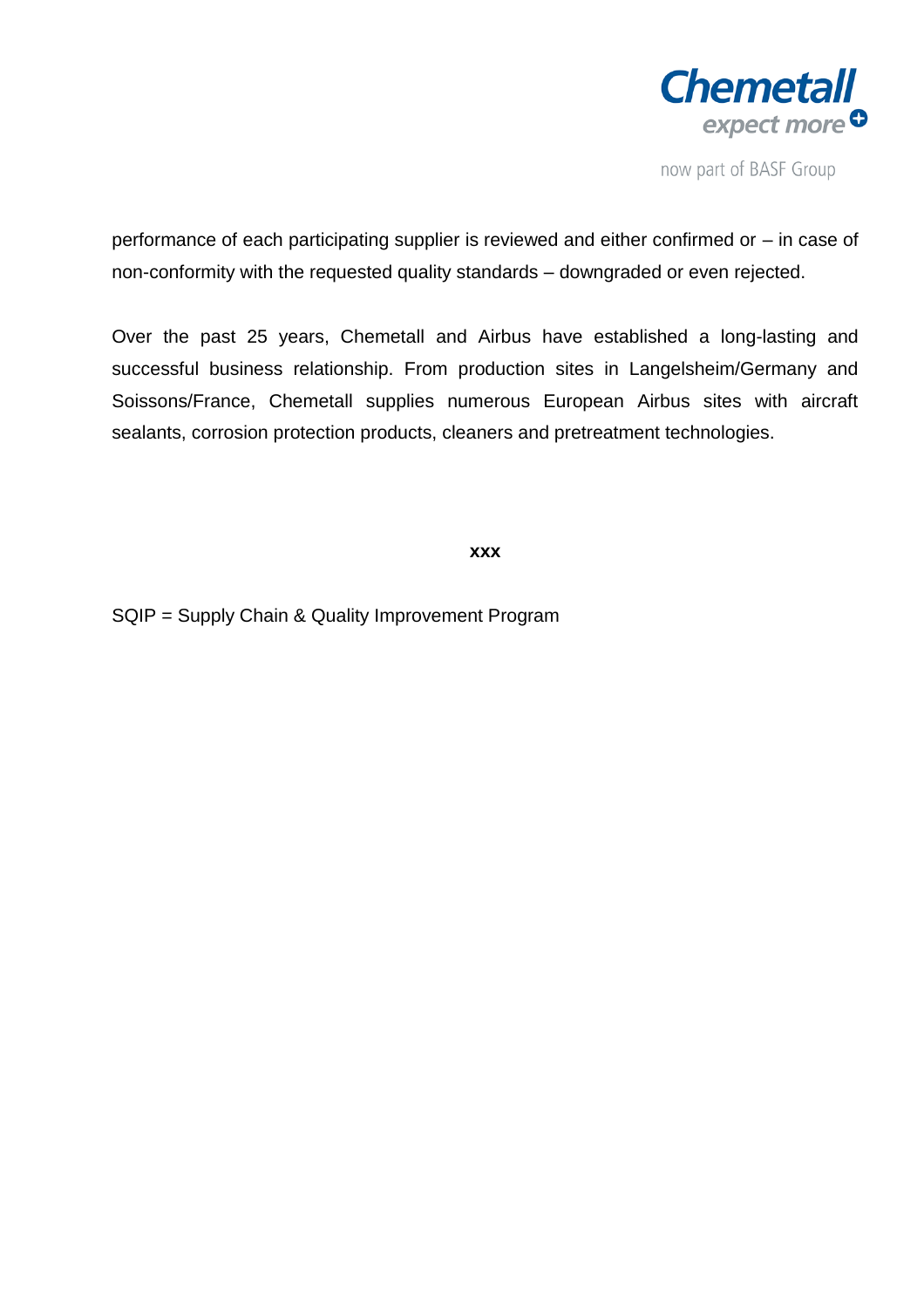

### Photo:



For the third time running, Chemetall has received the highest "Accredited Supplier" award in the Airbus "Material & Parts SQIP" program. Chemetall representatives (f.l.t.r.) Kirstin Uhl, Strategic Marketing Manager and Lean Six Sigma Master Black Belt, Hendrik Becker, Global Segment Manager Aerospace and Ronald Hendriks, Quality Manager and SQIP Coordinator, and as well as Ulrich Eberhardt\*, Head of the Aerospace production plant in Langelsheim/Germany, are delighted about the award.

*\*not in the picture*

© Airbus S.A.S, by courtesy of Airbus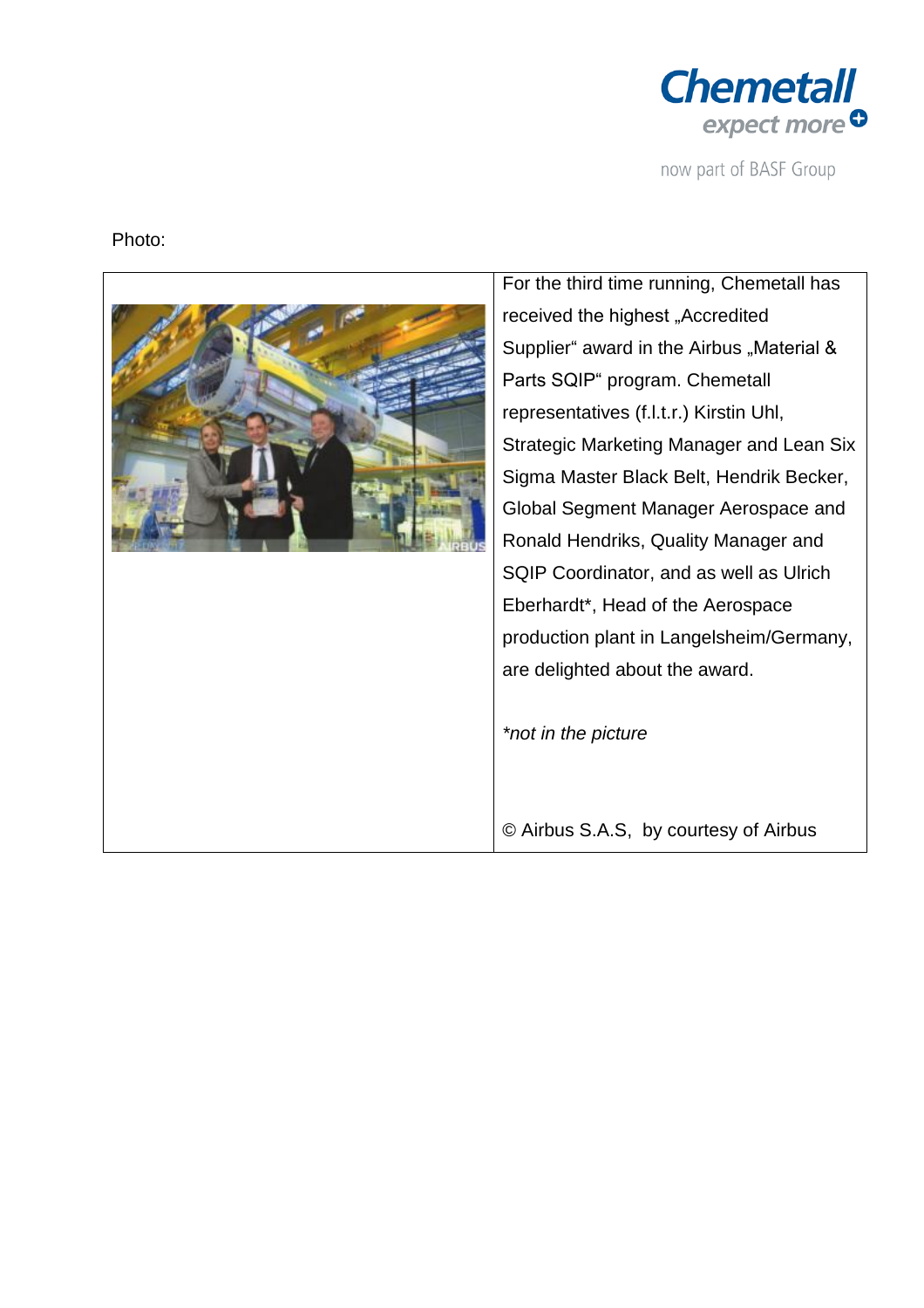

### **Chemetall press contacts:**

| <b>North America</b>                           | Chemetall US, Inc.                     |
|------------------------------------------------|----------------------------------------|
| Julia Murray                                   | 675 Central Avenue                     |
| <b>VP Global Marketing Communications</b>      | New Providence, NJ 07974               |
| Phone: +1 908 508 2107                         | <b>USA</b>                             |
| julia.murray@chemetall.com                     |                                        |
|                                                |                                        |
| Europe, South America, South Africa            | <b>Chemetall GmbH</b>                  |
| Sandra Zirm                                    | Trakehner Str. 3                       |
| <b>Global Marketing Communications Manager</b> | D-60487 Frankfurt a. Main              |
| Phone: +49 69 7165 3605                        | Deutschland                            |
| sandra.zirm@chemetall.com                      |                                        |
| PR@chemetall.com                               |                                        |
|                                                |                                        |
| <b>Asia Pacific</b>                            | Shanghai Chemetall Chemicals Co., Ltd. |
| Maggie Zhou                                    | Building 1, 316 Kang Hua Road          |
| <b>Global Marketing Communications Manager</b> | Kang Qiao Industrial Zone              |
| Phone: +86 21 581 209 296 611                  | PRC-201315 Shanghai                    |
| zhouhan@chemetall.com.cn                       | China                                  |
|                                                |                                        |